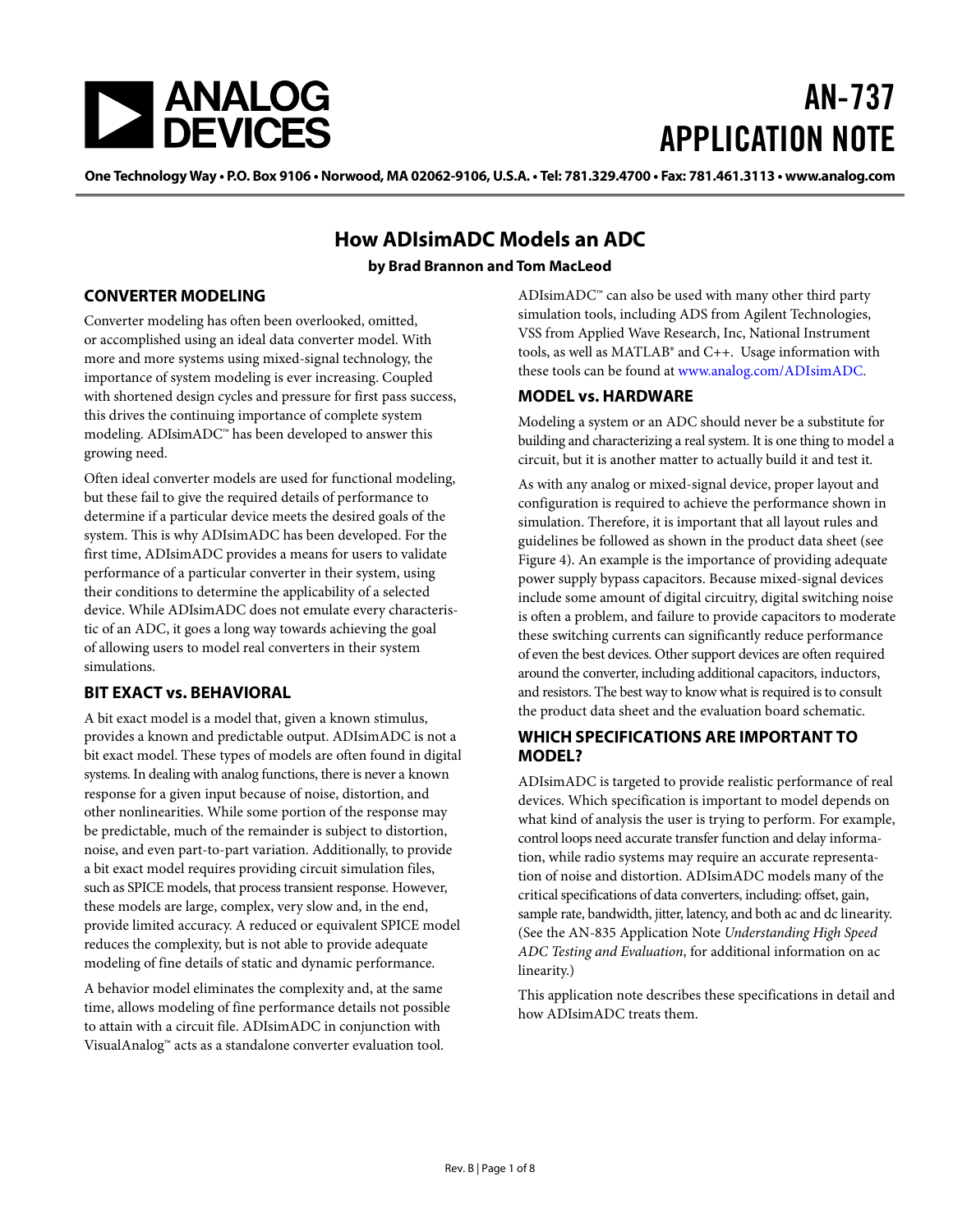## **TABLE OF CONTENTS**

| Which Specifications Are Important to Model? 1 |  |
|------------------------------------------------|--|
|                                                |  |
|                                                |  |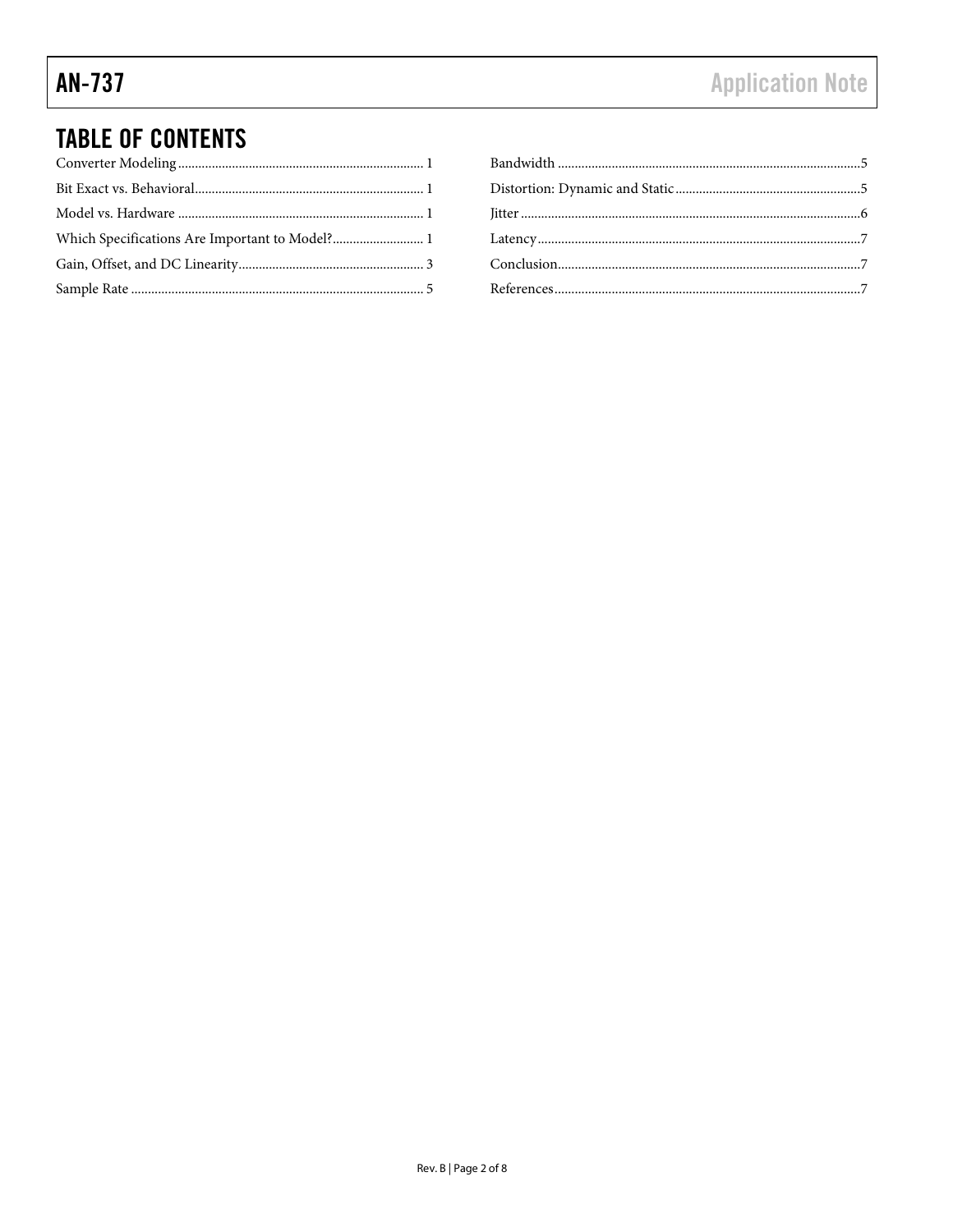#### <span id="page-2-0"></span>**GAIN, OFFSET, AND DC LINEARITY**

The full-scale range of the converter is defined by the design of the converter. It can be fixed, selectable, or variable. Gain error of a converter is the deviation from the nominal value, often called the input span. Because an ADC is a voltage input device, the full-scale range is specified in volts at dc or low frequency.

Offset is defined as the deviation of the actual major carrier transition from one-half of the full-scale range of the converter. This can be measured by shorting the input(s) to one-half of the full scale. Many devices have internal connections that bias the input pins to set up the input common-mode voltage (see [Figure 1\)](#page-2-1). On such devices, it is not necessary to make this connection externally. The input can be floated in the case of a single-ended input, or shorted together in the case of differential inputs. Devices that do not have connections internally to the common-mode voltage must be externally connected (se[e Figure 2\)](#page-2-2). As with input span, the common-mode voltage can be either fixed or adjustable. The device data sheet should be consulted to determine how it is configured.



<span id="page-2-1"></span>Figure 1. Typical Analog Input with Internal Common-Mode Voltage



<span id="page-2-2"></span>Figure 2. Typical Analog Input Without Internal Common-Mode Voltage

ADIsimADC does not allow either the input span or the common mode to be changed. Different converter models are provided for devices with multiple input spans. The common mode is fixed for all devices and cannot be changed. If it is desired to model a system that uses a different common-mode range, the difference can be subtracted by an external offset.

The dc linearity (see [Figure 3\)](#page-2-3) for an ADC is determined by the quantization method and the static transfer function of the converter. There are many types of converters, each of which has a unique transfer function and produces different results at dc and at high frequency. In the [References](#page-6-2) section, see the Brannon (2001) and Kester (2004) references for more information about the different types of converters, and how the transfer function affects a converter performance.



<span id="page-2-3"></span>Figure 3. Typical Converter DNL, an Important Contributor to the Converter Transfer Function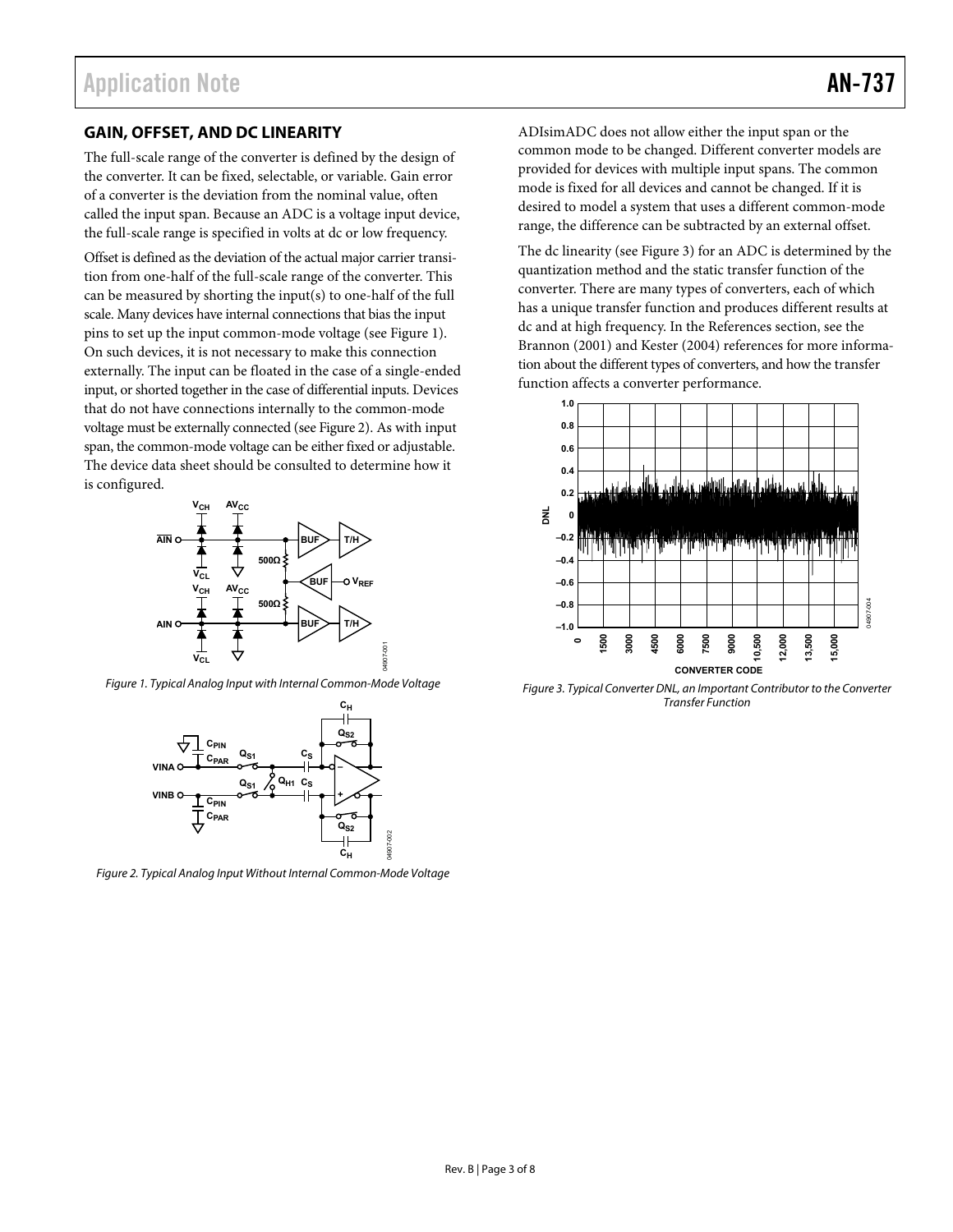

<span id="page-3-0"></span>Figure 4. Typical Evaluation Board Schematic: Shows Typical Support Components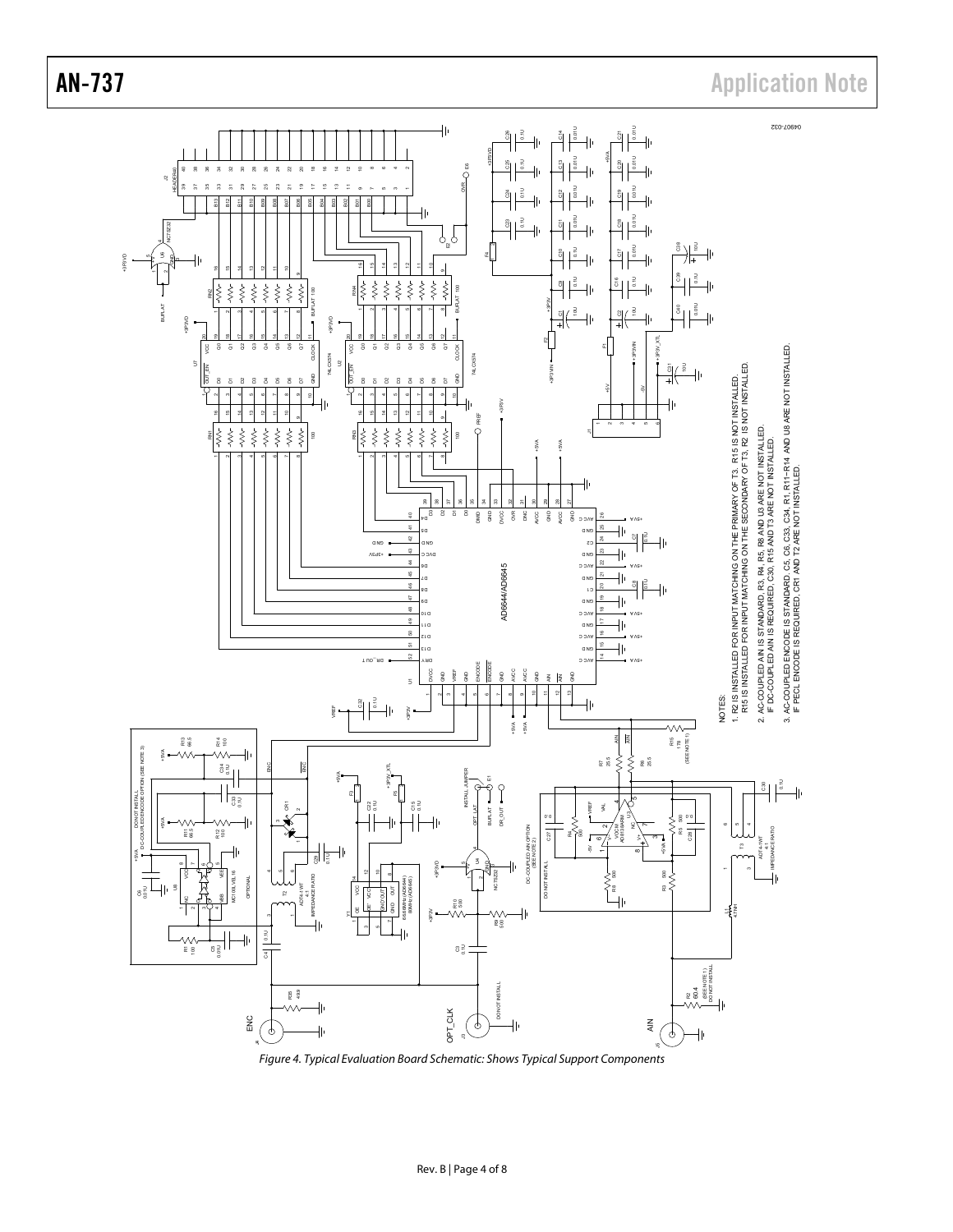#### <span id="page-4-0"></span>**SAMPLE RATE**

Converter performance changes as both the sample rate and analog input frequency change. From a sample rate point of view, most good converters provide consistent performance from the minimum to the maximum specified sample rates (see [Figure 5\)](#page-4-3). At sample rates below the minimum, some converters fail to operate properly. This may be due to charges stored on on-chip capacitors that are discharging or drooping, causing incorrect data conversion. Therefore, the converter data sheet should be consulted to determine the minimum usable sample rate. Above the maximum sample rate, one of two problems may occur. The device may not be able to pass on-chip digital signals from one stage to the next. This is the result of running out of setup or hold time on chip. The other problem is failure of a critical analog signal to stabilize during the time allocated to the process. One such example is acquisition time for a hold capacitor. As before, the data sheet should be consulted to determine the maximum sample rate. ADIsimADC uses the specified sample rate to determine how the converter should perform. However, outside the specified range of the device, the model produces all zero results.

#### <span id="page-4-1"></span>**BANDWIDTH**

As the analog input frequency is increased, attenuation in the amplitude response effectively increases the apparent full-scale range of the converter, causing a roll-off in the response of the converter. The frequency where the response has diminished by 3 dB is called the 3 dB bandwidth of the converter.



<span id="page-4-3"></span>

A converter's performance rolls off according to its frequency response as the analog input frequency increases (see [Figure 6\)](#page-4-4). This is modeled in ADIsimADC and results in a reduced response within the model. To counter this loss, the input signal amplitude must increase above the span specified as the default for the model, resulting in an input that appears to be above the fullscale range of the converter. In reality, this signal is attenuated by package and device parasitics, as well as the filter formed by the hold capacitor of the sample-and-hold amplifier (SHA), and, therefore, the signal is actually within the specified span.



#### <span id="page-4-4"></span><span id="page-4-2"></span>**DISTORTION: DYNAMIC AND STATIC**

Due to an ADC's finite bandwidth, there is also a fundamental slew rate limitation, or dynamic limitation. This slew rate limitation is one source of distortion within an ADC. As the input frequency of a data converter is swept from dc to some upper frequency, the SFDR performance and the harmonic performance of the converter decline (se[e Figure 7\)](#page-4-5).



<span id="page-4-5"></span>Figure 7. Typical Converter Performance vs. Analog Input Frequency

Because distortion limitations are due at least in part to slew rate issues, the amplitude of the signal input can be reduced while keeping the analog frequency constant, resulting in a reduced slew rate and improved harmonics and distortion relative to the full scale of the converter. While these spurs do not always follow the classic trend of nth-order products, this trend can often be weakly observed. As the signal levels are reduced, dynamic effects diminish, but static effects rapidly replace them as the dominant contributor to distortion.

Static distortion is distortion due to the transfer function of the converter (se[e Figure 8\)](#page-5-1). This distortion often has some very unpredictable results. This may include spurs that change rapidly as a function of input level, and can exhibit both positive and negative slope characteristics. Largely, these spurs are due to the architecture characteristics of the converter. Different converters have different static transfer functions, resulting in very different distortion responses. Additionally, because these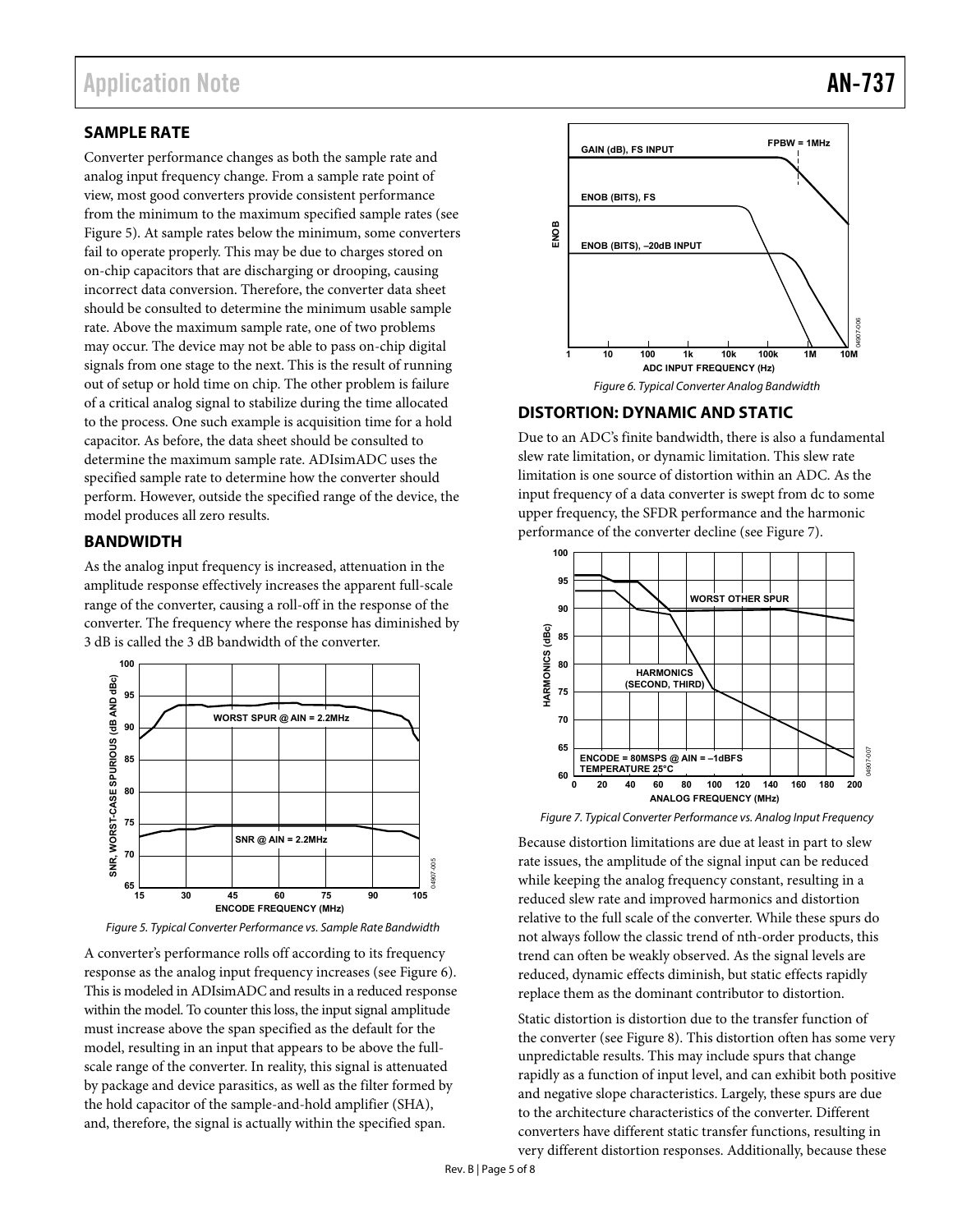<span id="page-5-0"></span>are analog components, each part within the same design exhibit different responses to an input signal. Therefore, on a part-to-part basis, some variation exists.



Figure 8. Typical Data Conversion Transfer Function

<span id="page-5-1"></span>ADIsimADC attempts to model the nominal performance of the data converter. While it does an excellent job, some part-topart variation is normal. Consult the converter data sheet to determine what performance variation can be expected.

#### **JITTER**

In addition to the analog input slew rate limitations of the converter, one of the most difficult aspects of sampling high frequency analog signals is jitter. Jitter is the sample-to-sample variation in the sampling process at the front end of every data converter. At low analog input frequencies, the jitter is negligible. However, at high analog input frequencies, errors made in the analog sampling process due to jitter can cause significant degradation (see [Figure 9\)](#page-5-2). While the sampling time errors can be on the order of femtoseconds, the resulting limitations in SNR can be significant (see the AN-501 Application Note, *Aperture Uncertainty and ADC System Performance*, available at [www.analog.com\)](http://www.analog.com/). Although there are multiple contributors to overall noise, at high frequencies, jitter is clearly the dominant factor, especially for high resolution converters, as shown in Equation 1.



<span id="page-5-2"></span>There are two sources of jitter. The first is the native or internal jitter to the device. Because most contemporary converter designers seek to minimize the internal jitter by various techniques, internal jitter is usually the smaller (but not negligible) of the two types. The second and major source of jitter is the external clock jitter. When the model is computing the noise due to jitter, these two jitter sources are combined prior to the noise being computed.

ADIsimADC estimates the instantaneous slew rate of the input signal and multiplies this by a Gaussian modeled jitter noise source with a sigma equal to the combined rms values of the internal and external jitter. The result is a jitter contribution to the noise that accurately models the effects of jitter as a function of both the analog input frequency and amplitude level. The default for external jitter is that of the setup used during characterization of the device. However, the user can set this to any value.

$$
SNR = -20 \log \left[ \sqrt{\left(2 \pi f_{analog} t_{jitter_{rms}}\right)^{2} + \left(\frac{2}{3}\right)\left(\frac{1+\varepsilon}{2^{N}}\right)^{2} + \left(\frac{2 V_{Noise_{rms}}\sqrt{2}}{2^{N}}\right)^{2}} \right] \tag{1}
$$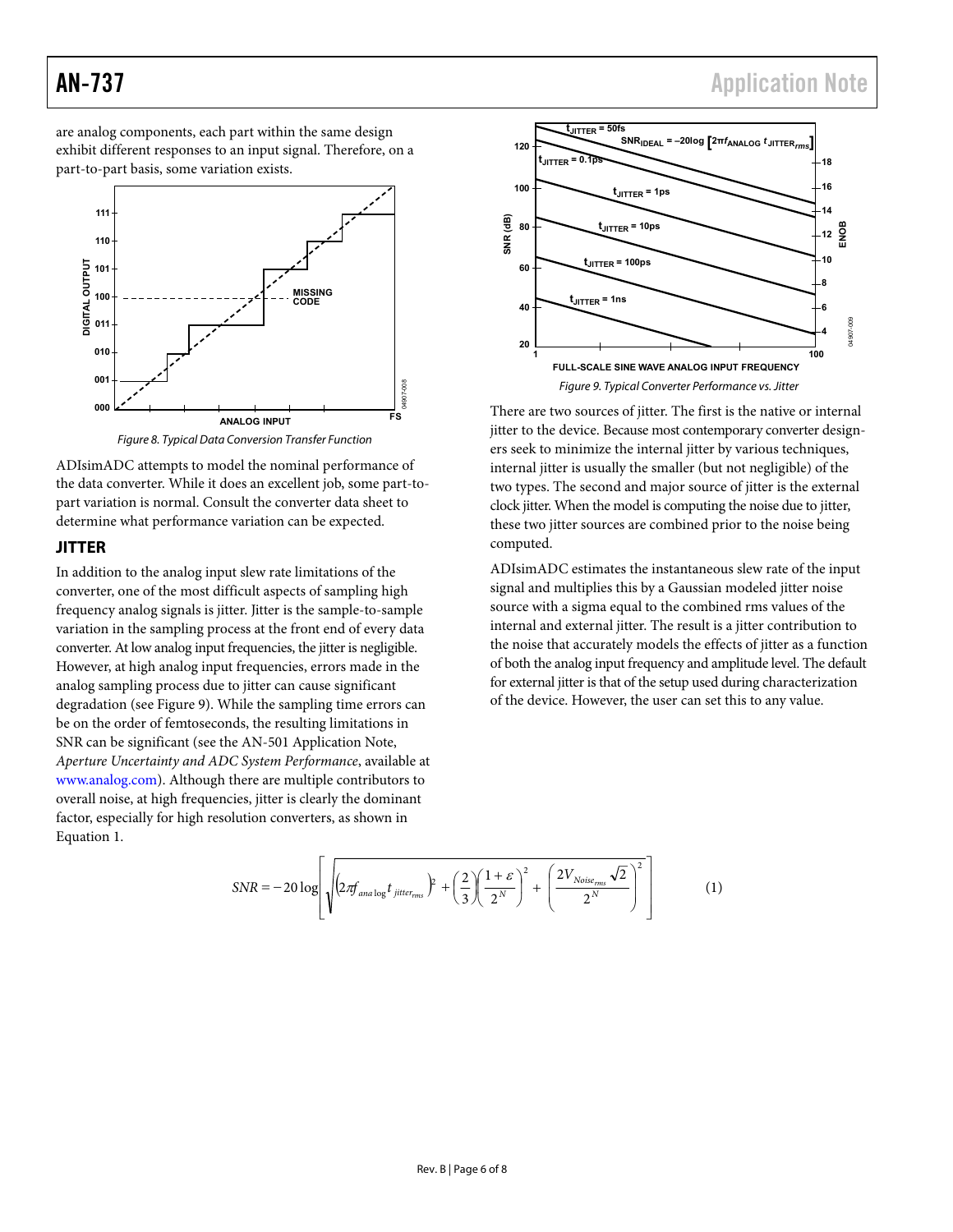### <span id="page-6-0"></span>**LATENCY**

Many types of converters include a delay between the sample time and when valid data appears on the digital outputs. SAR and flash converters generally provide output data immediately after the sample period. Multistage converters, such as pipelined and Σ-Δ converters, do not offer an output for many clock cycles. This is a concern for control systems and other systems where latency is important. ADIsimADC models latency in terms of whole values of the clock period. This has the effect of producing invalid data at the beginning of a conversion period while the pipeline fills, as well as producing valid data after the end of the conversion period while the pipeline flushes. Care must be taken when using the model to properly account for the pipeline delay either by flushing the buffer or by other means.

#### <span id="page-6-1"></span>**CONCLUSION**

ADIsimADC is a useful tool for simulating ADC performance under specific operating conditions. The software emulates real world conditions, enabling more complete system modeling. While it is not a replacement for hardware, it is a good first step to understanding how an ADC works in a system design.

#### <span id="page-6-2"></span>**REFERENCES**

- Brannon, Brad. 2006. AN-501 Application Note *Aperture Uncertainty and ADC System Performance*. Analog Devices, Inc. (March).
- Brannon, Brad. 2001. "DNL and Some of Its Effects on Converter Performance." *Wireless Design and Development* (June).
- Brannon, Brad and Rob Reeder. 2006. AN-835 Application Note *Understanding High Speed ADC Testing and Evaluation*. Analog Devices, Inc. (April).
- Kester, Walt, ed. 2004. *Analog-to-Digital Conversion*. Analog Devices, Inc. ISBN 0-916550-27-3.
- Looney, Mark. Analog-to-Digital Converter (ADC) Signal-to-Noise Ratio (SNR) Analysis. Unpublished paper.